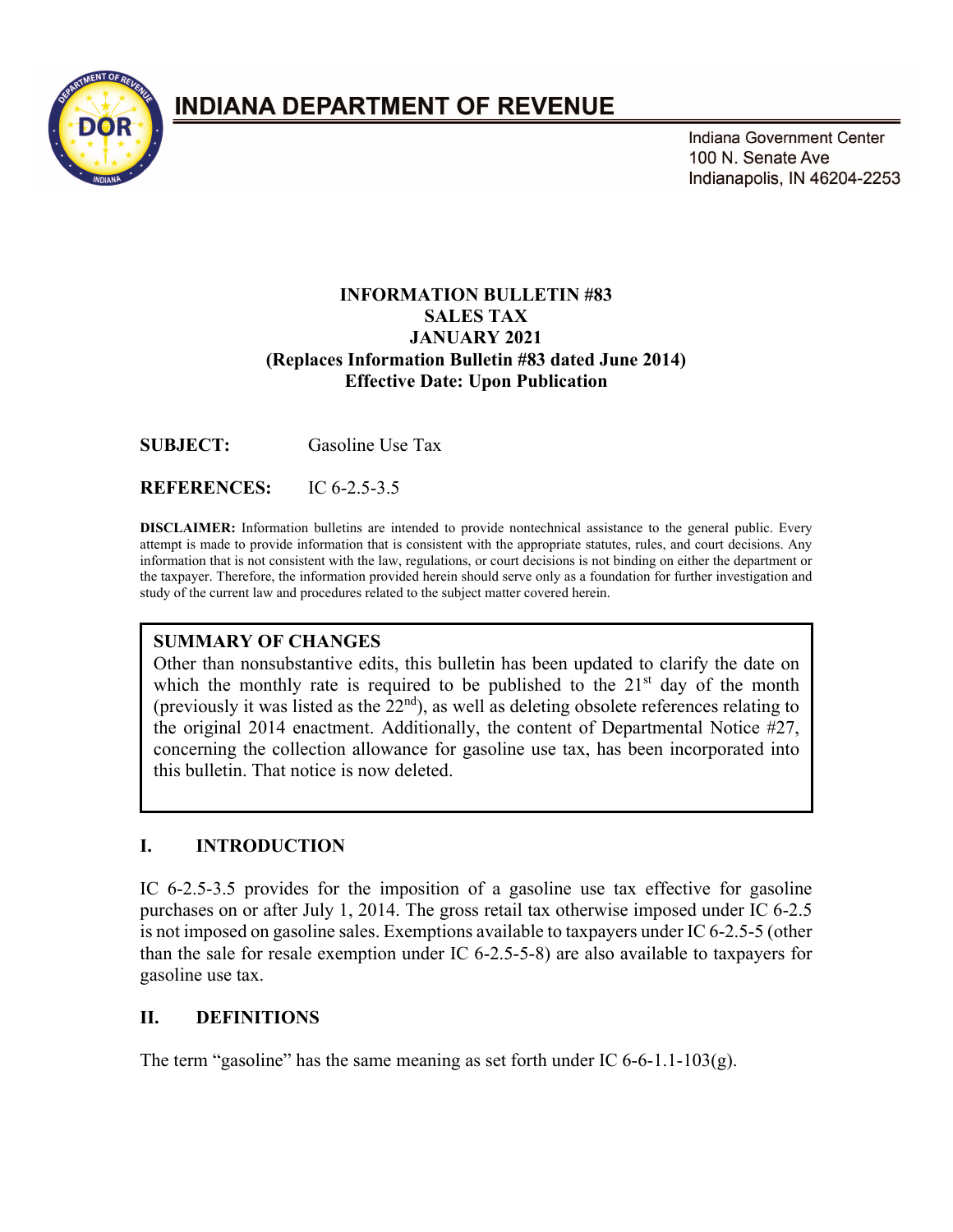Sales Tax Information Bulletin #83 Page 2

The term "federal gasoline tax" means the excise tax imposed on gasoline under Section 4081 of the Internal Revenue Code.

The term "Indiana gasoline tax" means the tax imposed under IC 6-6-1.1.

The term "qualified distributor" means a distributor that:

- (1) Is a licensed distributor under IC 6-6-1.1; and
- (2) Holds an uncanceled gasoline use tax permit issued under IC 6-2.5-3.5-17.

The term "refiner" means a person or entity who manufactures or produces gasoline by any process involving substantially more than the blending of gasoline.

The term "terminal operator" means a person or entity that:

(1) Stores gasoline in tanks and equipment used in receiving and storing gasoline from interstate or intrastate pipelines pending wholesale bulk reshipment; or (2) Stores gasoline at a boat terminal transfer that is a dock or tank or equipment contiguous to a dock or tank, including equipment used in the unloading of gasoline from a ship or barge and used in transferring the gasoline to a tank pending wholesale bulk reshipment.

## **III. CALCULATING THE MONTHLY GASOLINE USE TAX RATE**

**The gasoline use tax rate is computed monthly by the department and will be published on the Indiana Department of Revenue's website no later than the 21st day of the month prior to the tax rate becoming effective. The rate can be found in**  Departmental Notice #2, which is available online at in.gov/dor/legal-resources/tax**library/departmental-notices/. The following is the methodology used to compute the gasoline use tax rate:** 

Step 1a: The gasoline use tax rate is calculated by determining the average retail price per gallon for all grades of gasoline for each day from the  $16<sup>th</sup>$  day of the previous month to the  $15<sup>th</sup>$  day of the current month, inclusive of federal gasoline tax, Indiana gasoline tax, and Indiana gasoline use tax. The price per grade will be weighted by the percentage of all sales by grade to determine the average retail price.

Step 1b: Subtract the per-gallon federal gasoline excise tax rate and the per-gallon Indiana gasoline excise tax rate from the amounts determined in Step 1a.

Step 1c: Subtract the gasoline use tax in effect on that day from the amount determined in Step 1b.

Step 1d: Determine the arithmetic average of the Step 1c amount determined for each day from the  $16<sup>th</sup>$  day of the prior month to the  $15<sup>th</sup>$  day of the current month. For instance, to determine the average price for July, add the average retail price minus taxes (Step 1c) for each of the 31 days from May 16 to June 15 and then divide the sum by 31.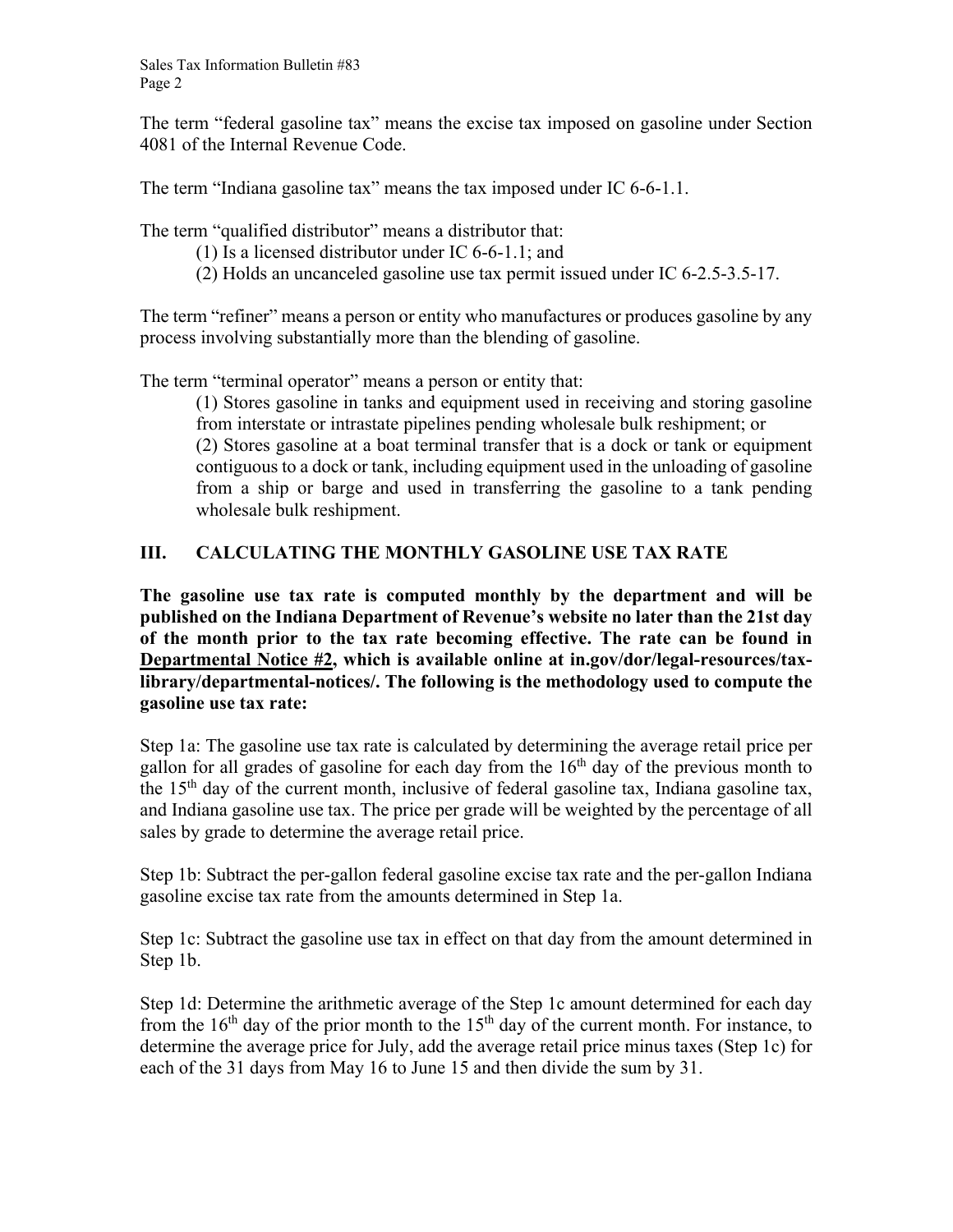Step 2: Multiply the amount determined in Step 1d by 7% (0.07) and round to the nearest one-tenth of one cent (\$0.001). This is the gasoline use tax rate for the following month.

## **IV. PAYMENT OF THE GASOLINE USE TAX**

Whenever a refiner, terminal operator, or qualified distributor (seller) sells gasoline to a distributor that does not meet the definition of a qualified distributor for gasoline use tax purposes as defined previously or sells to a retail merchant (buyer), that seller shall collect the gasoline use tax from the buyer.

In addition, if a refiner, terminal operator, or qualified distributor transfers gasoline to a location for purposes of the retail sale of that gasoline, that refiner, terminal operator, or qualified distributor is subject to gasoline use tax upon the transfer of the gasoline. The consumer of gasoline (i.e., the retail customer) shall have no liability for the Indiana gross retail or use taxes on any gasoline purchases.

The gasoline use tax is also imposed on distributors (other than qualified distributors) who import gasoline from outside Indiana for shipment into and sale or use in Indiana. A distributor importing gasoline into Indiana must obtain a permit from the department as defined in IC 6-2.5-3.5-17.

A refiner, terminal operator, qualified distributor, or distributor responsible for remitting the gasoline use tax shall file its returns and remit its taxes via the department's online tax filing system (INtax), which can be accessed at [intax.dor.in.gov.](http://www.intax.in.gov/) Payments are due on the  $25<sup>th</sup>$  day of the month for all gasoline sold from the 1<sup>st</sup> day of the month to the 15<sup>th</sup> day of the month (i.e., tax on sales from July 1 to July 15 are due on July 25). Payments are due on the  $10<sup>th</sup>$  day of the following month for all gasoline sold from the  $16<sup>th</sup>$  day of the month to the last day of the month (i.e., tax on sales from July 16 to July 31 are due on August 10). Timely payments are permitted a collection allowance in the manner permitted under IC 6-2.5-6-10, as described in Section V below.

A refiner, terminal operator, or qualified distributor must also file a monthly report reporting exempt gallons sold and the tax paid by each purchaser or recipient. This report is due at the end of the month after the gallons of gasoline are sold (for instance, the July monthly report is due August 31). On the report, the refiner, terminal operator, or qualified distributor should provide the data on an aggregate per-customer basis, as opposed to providing separate entries for each purchase made by a single customer. For example, if during any given month a terminal operator makes five exempt sales to "Purchaser," where each of the five sales involve 10,000 gallons, the terminal operator's monthly report of exempt sales should list a single entry for Purchaser of 50,000 gallons instead of five entries of 10,000 gallon sales.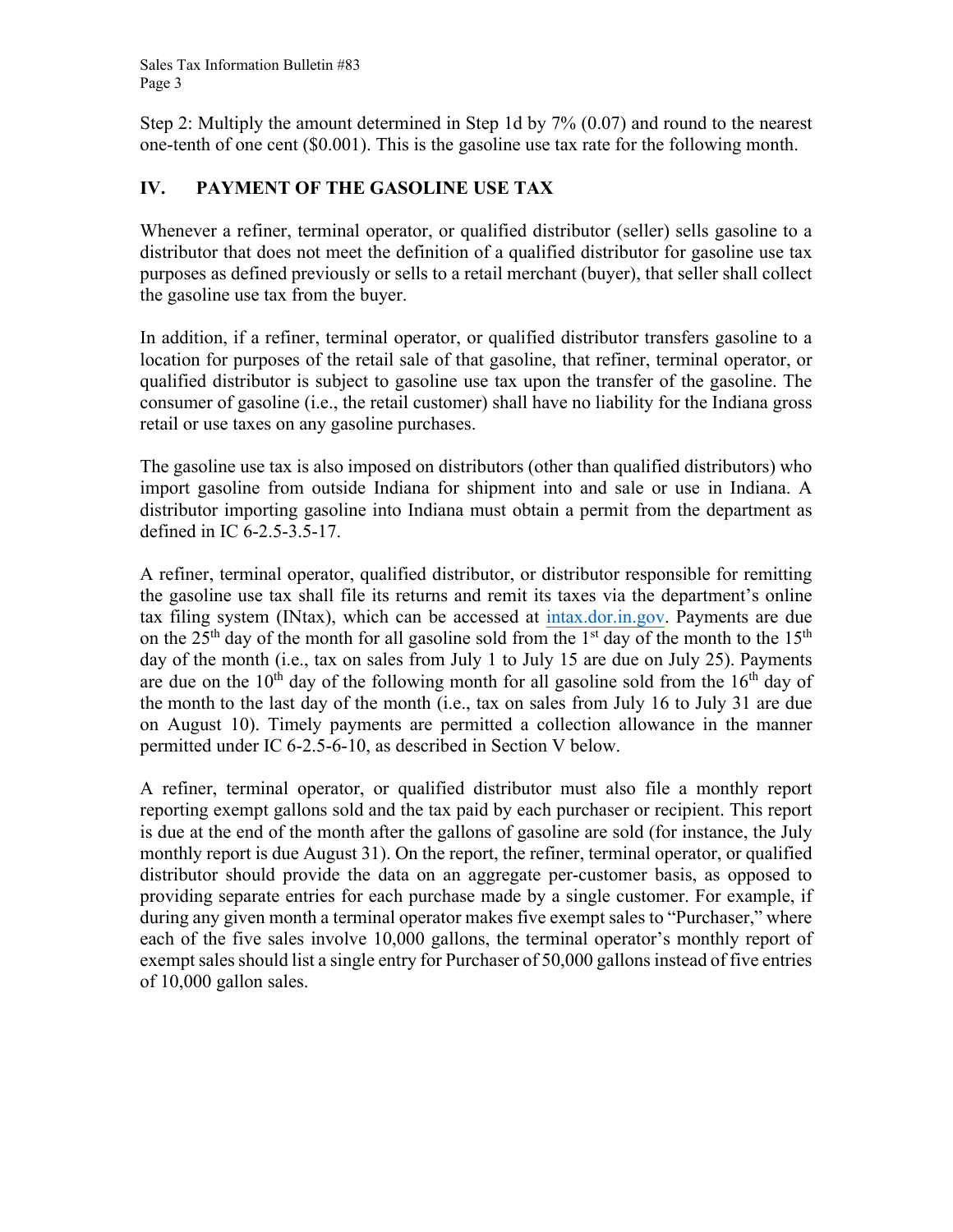## **V. COLLECTION ALLOWANCE**

The collection allowance for a calendar year will be based on the total sales tax or gasoline use tax liability accrued for the 12-month period ending on June 30 of the preceding calendar year.

| <b>Tax Liability for Previous 12 Months</b> | <b>Collection Allowance for Subsequent</b> |
|---------------------------------------------|--------------------------------------------|
| <b>Ending June 30</b>                       | <b>Calendar Year</b>                       |
| $$60,000.00$ or Less                        | $0.73\%$                                   |
| \$60,000.01 through \$600,000.00            | $0.53\%$                                   |
| \$600,000.01 or More                        | $0.26\%$                                   |

INTIME, the department's e-service portal, will show the collection allowance percentage for retail merchants who report and remit through this program for gasoline use tax, sales tax, and related online vouchers.

## **VI. BONDING AND FINANCIAL REPORTING**

A refiner, terminal operator, or qualified distributor that has a surety bond for gasoline tax as provided under IC 6-6-1.1-406 *et seq.* will also be required to have a surety bond for the payment of gasoline use tax. The department shall determine the amount of the bond; however, any bond shall not be less than \$2,000 and not greater than an amount equal to a three-month gasoline use tax liability for the refiner, terminal operator, or qualified distributor**,** as estimated by the department.

A refiner, terminal operator, or qualified distributor may be asked to provide financial records sufficient to demonstrate their revenues, expenses, assets, and liabilities for purposes of determining bonding requirements. A current financial statement, beginning balance sheet, or year-end report, similar to what is required by the department for fuel tax license applications (Form FT-1) will be sufficient to meet the financial reporting requirements.

## **VII. EXEMPT TRANSACTIONS AND REFUNDS**

As a general matter, the sales tax exemptions set forth in IC 6-2.5-5 apply to the gasoline use tax. Accordingly, a purchase of gasoline will be exempt from use tax to the same extent that transaction would be exempt from sales tax under IC 6-2.5-5. The more notable exemptions include: sales to public utilities (IC 6-2.5-5-14); sales to state or local governments (IC 6-2.5-5-16); sales to the United States government (IC 6-2.5-5-24); sales to a nonprofit (IC 6-2.5-5-25); and sales for use in public transportation (IC 6-2.5-5-27).

If a purchase or shipment of gasoline is made within Indiana for shipment and subsequent sale outside Indiana, the purchase or shipment is exempt from the gasoline use tax. In such a case, if the gasoline use tax has already been paid, a distributor (including a qualified distributor) may claim a refund for the gasoline use tax paid on the gallons purchased. This